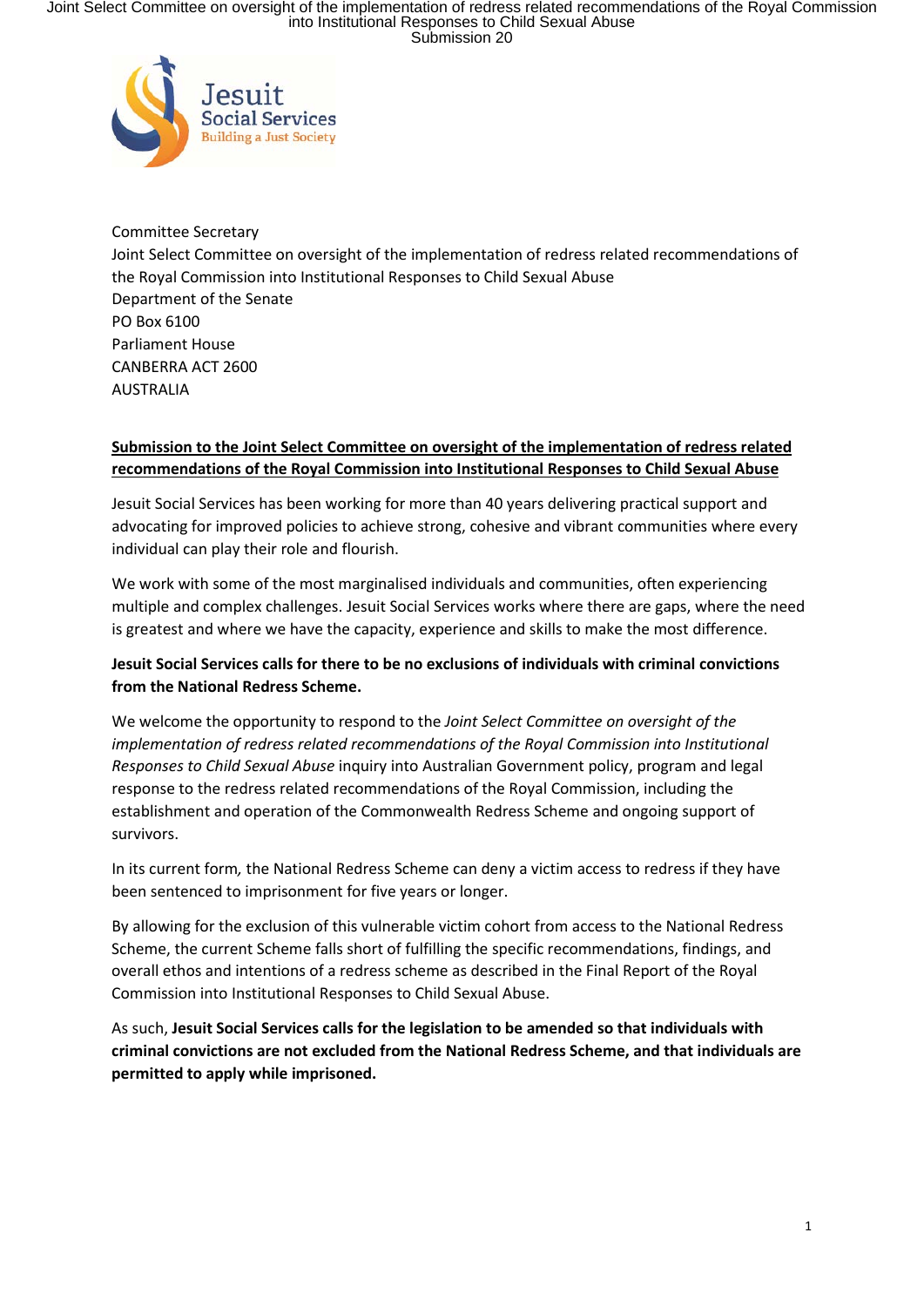Joint Select Committee on oversight of the implementation of redress related recommendations of the Royal Commission<br>into Institutional Responses to Child Sexual Abuse<br>Submission 20



## **National Redress Scheme for Institutional Child Sexual Abuse**

On 1 July, the National Redress Scheme for Institutional Child Sexual Abuse was launched.

Victims of child sexual abuse cannot apply to the National Redress Scheme if they are in jail.

Victims previously sentenced to imprisonment for five years or longer for an offence also face an additional assessment process in applying to the Scheme. Applications are reviewed by state, territory or Commonwealth Attorneys-General, who provide advice to support or deny the application. The Scheme's Operator takes this advice into account in permitting access to the Scheme, along with community expectations, the nature of the offence and the length of imprisonment it carried, the period of time since the offence was committed and rehabilitation since then.

### **Senate Community Affairs Legislation Committee reports**

Prior to the commencement of the Scheme, past Senate Community Affairs Legislation Committee reports indicated a groundswell of support for removing clauses in the legislation which enabled the exclusion of victims with criminal convictions.

An overwhelming majority of those making submissions and witnesses to the Senate Community Affairs Legislation Committee report on the *Commonwealth Redress Scheme for Institutional Child Sexual Abuse Bill 2017* and the *Commonwealth Redress Scheme for Institutional Child Sexual Abuse (Consequential Amendments) Bill 2017* recommended that survivors not be excluded from the Redress Scheme due to criminal offending or convictions. The Government accepted the Senate report's recommendation that "the Scheme has value as a tool for the rehabilitation of offenders, and that excluding this vulnerable cohort can have the unintended consequence of institutions responsible for child sexual abuse not being held liable."

The Senate Community Affairs Legislation Committee Inquiry on the *National Redress Scheme for Institutional Child Sexual Abuse Bill 2018* report noted that "the Committee received an abundance of evidence that potentially excluding some survivors from the Redress Scheme due to historical criminal offending either misunderstands, or denies, the impacts of childhood sexual abuse in later life."

### **The exclusion of victims with histories of criminal convictions**

We know that a high proportion of individuals within the justice system have histories of childhood abuse. The *Royal Commission into Institutional Responses to Child Sexual Abuse* highlighted the stories of many survivors who found that the complex trauma and disadvantage resulting from their experience of abuse led to involvement with the justice system later in life. The status of victim and offender are often intertwined, and it is only fair that *all* people have the right to access compensation, have support to rehabilitate, and have an opportunity to heal.

The 'Impacts' section of the Final Report of the Royal Commission describes that a "number of survivors in private sessions and public hearings described how the impacts of child sexual abuse had contributed to their criminal behaviour as adolescents and adults." The Final Report revealed that of survivors interviewed in private sessions, 10 per cent were in prison. The Final Report found that "survivors described the complex pathways which led them to engage in criminal behaviour, telling